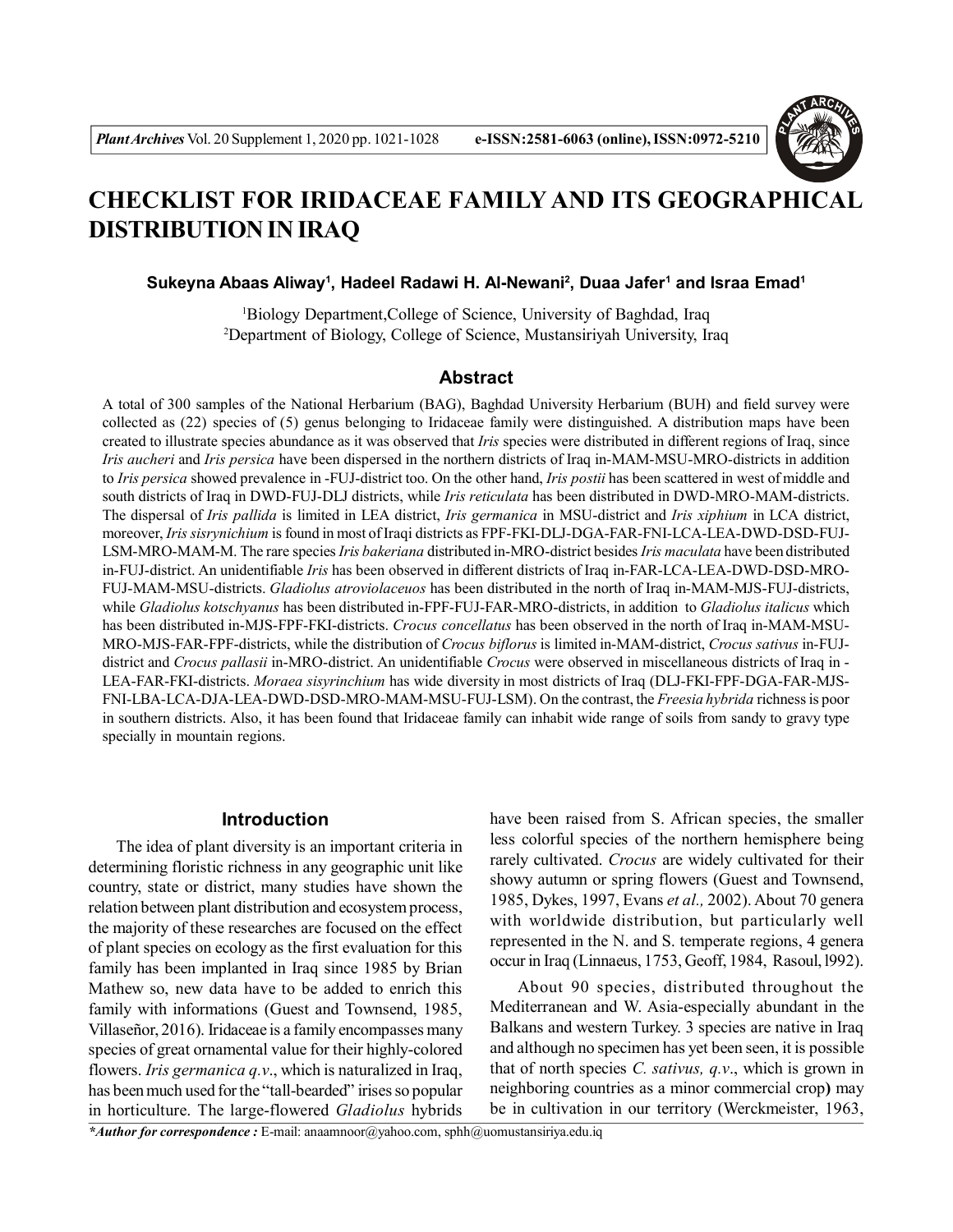Mathew, 1989, Watts *et al.*, 2012, Al Maarri, 2016). Approximately 80 species of the genus Crocus have been identified in monographic treatment for this genus (Linnaeus, 1753) was published by Mathew (Uzunhisarcikl *et al.*, 2013, Manning and Goldblatt, 1996, Mathew, 1982) in this revision this genus into two subgenera, two sections and 15 series. Recently many authors and variety of new species have been recognized according to morphological, molecular and karyological work. Turkey is a center of *Crocus* diversity in Asia and is represented by 132 taxa, of which 108 are endemic to the country (Mathew, 1982). Iris is the largest and the most complicated genus of Iridaceae, which includes over 300 species Moutrde, 1966, Rasoul, 1984, Evans *et al.*, 2002, Ismail and Hasan, 2008). *Iris* is subjected to strict protection, through Iris grows naturally in many regions of Middle East. It presents some 9 species grown in Iraq (Werckmeister, 1963, Tan and Edmondson, 1984, Tan *et al.,* 2006).

*Gladiolus* L., with more than 260 species, is one of the largest genera of the petaloid monocot plant families, and is the largest genus in Africa and Eurasia. Large as *Gladiolus* is in tropical Africa the genus is substantially eclipsed in southern Africa, where there are estimated to be at least 150 species. There are just 8 species of this genus in Madagascar and probably no more than 10 in all of North Africa, southern Europe, Turkey and the Middle East, excluding southern Arabia (Goldblatt, 1996, Averyanov *et al.,* 2016).

# **Materials and Methods**

The study relied on the information compiled from field survey through summer 2016 till 2017 and from dry samples deposited in the main herbaria table 1, collected at previous times for study and conservation as well as the use of some reviewed, maps showing the distribution of species were drawn up in the geographical regions below by using software. The data for this research were drown in tables encompass the environment, the height and the ecological distributions of the species. In addition, nomenclature of species have been tested in Kew plant list website whether is accepted or synonym.

# **Districts of Iraq**

Iraq has been divided phyto-geographically to 16 districts included the following:

• Mountain Region (M) subdivided to Amadiya District (MAM), Rowanduz District (MRO), Sulaimaniya District (MSU) and Jabal Sinjar District (MJS).

• Upper Plains and Foothills Regions sub-classified into Nineveh District (FNI), Arbil District (FAR), Kirkuk District (FKI) and Persian Foothills District (FPF).

• Desert Plateau Region (D) subdivided into Lower Jazira District (DLJ), Ghurfa-Adhaim District (DGA), Western Desert District (DWD) and Southern Desert District (DSD).

• Lower Mesopotamain Region (L) subdivided into Eastern Alluvial Plain District (LEA), Central Alluvial Plain District (LCA), Southern Marsh District (LSM) and Basra Estuarine District (LBA).

### **Result and Discussion**

Field survey revealed 3 genera with 6 species as Iris included *I. pallida, I. susaina, I. persica* and *I. xiphium* while one species in Crocus (*C. sativus* ) and one species in Freesia (*F. hybrida*) respectively moreover, data are compiled from herbarium specimen sheets (4 genera, 22 species) belonging to the family Iridaceae. Besides that, ecological distribution have been illustrated in table 2 for studied species while their ecological distributions are shown in fig. 1, 2 and 3. In addition some specimen images have been indicated in fig. 4.

 The genus *Iris* is widely distributed in different region of Iraq as in desert plateau region, lower Mesopotamian region with the presence of some species of *Iris* in the upper plains, foothills region and mountain region of Iraq.

*Iris sisyrinchium* L. has been distributed in mountain region in little number, Haj umran) MRO (in pines plantation and Zawita near old palace ( MAM (at a height of 2300m. 1.5km from the new bridage on Horaman valley) MSU (but in desert plateau region has been distributed in large number as in Gaara) DWD (grown on sandy gravelly soil, 100km. east of Rutba) DWD (in road side at a height of 440m. grown in gravelly soil, 16km. west of Fallujah grown in salty soil in low depression, Ukhadhir) DWD (at a height of 55m. above sea level in sandy clay soil, 65km. north of Rutba (DWD) at a height of 530m. in rocky hill, 2km. west of Ramadi grown in sandy gravelly soil, 60km. north Rutba at a height of 500m. in sandy soil, 20km. west to Ramadi on the way to Rutba in cultivated depression on the road side, 2km. of Qaim (DWD) in rocky sandy valley, 3km. north of Nukhaib in sandy gravelly soil, 10km. north of Rutba at a height of 640m. in rocky hill, 3km. west of Shabicha (DWD) at a height of 320m. in sandy rocky soil, 3km. south of Rahaillya (DWD) at a height of 70m. in road side, Ukhaidhir-Karbala (DWD) in gypsum, 30-40km. from Najaf to Shabicha (DSD) grown in sandy gravelly soil, Ruhaba between Najaf and Shabicha (DSD) in sandy gravelly soil, Salman at a height of 210m. in clay soil barely field, 28km. south of Nukhiula (DSD) in sandy gravelly soil, 6km. north of Maaniya (DSD) at a height of 380m. in sandy soil, AL-Nihadain 50km. south of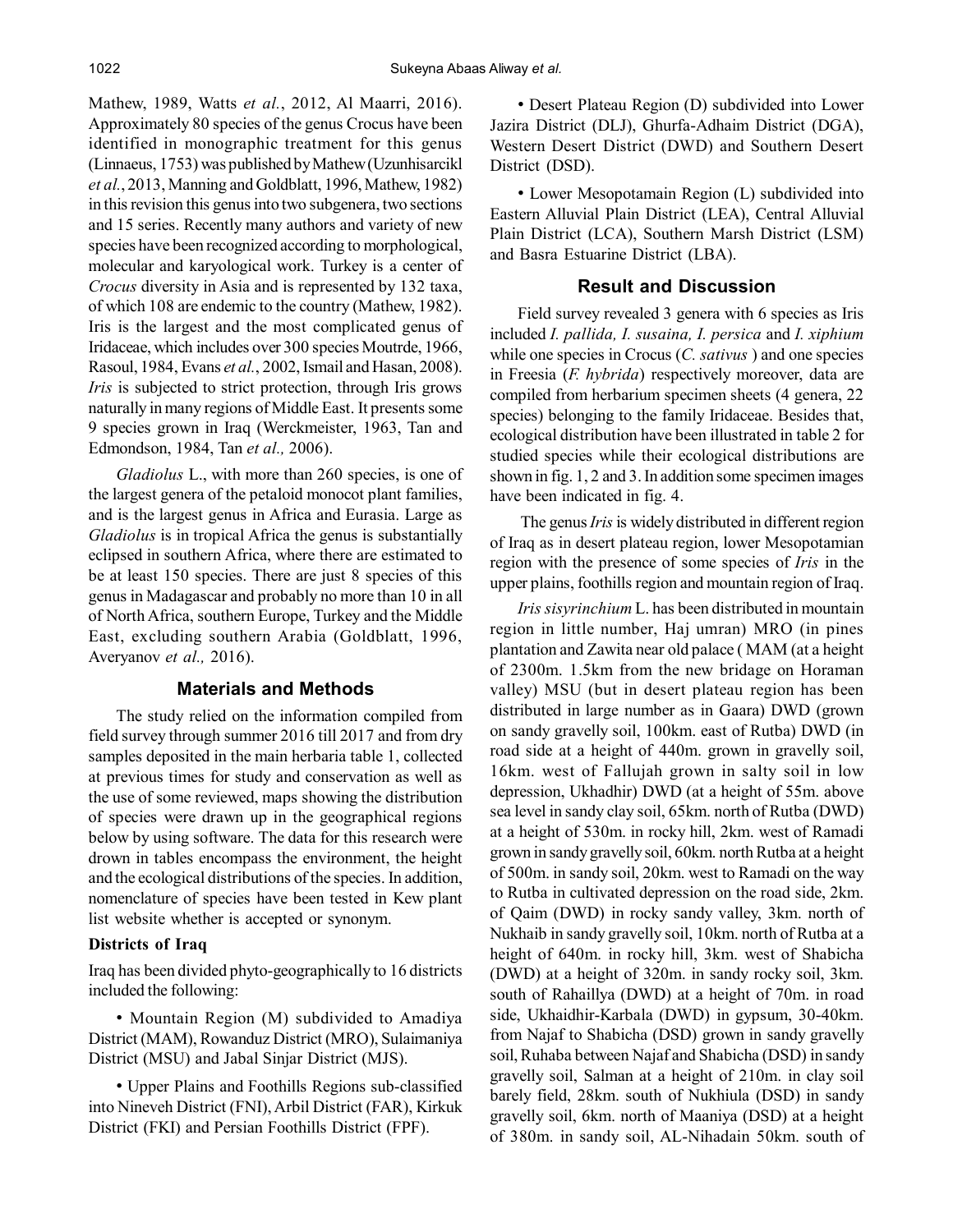**Table 1:** The herbarium specimens data numbers.

| Bagdad, Iraq: The University Herbarium.    | Bagdad, Iraq: National Herbarium of Iraq,                                                            | Genus                      |  |
|--------------------------------------------|------------------------------------------------------------------------------------------------------|----------------------------|--|
| College of Science, University of Baghdad. | Ministry of Agriculture and Agrarian Reform                                                          |                            |  |
| 0004558-0004563-0004575-0004554-0004572    | 10790-12203-271                                                                                      | <b>Iris</b>                |  |
| 0004562-0004557-0004546-0004547-0042671    |                                                                                                      |                            |  |
| 0042624-0042929-0042122-0042929-0026209    |                                                                                                      |                            |  |
| 0030643                                    |                                                                                                      |                            |  |
| 0004566-0004567-0004581-0027730-0031163    | 15782-14601-14719-14630-16996-17501-17027-1686-                                                      |                            |  |
| 0031153-0031434-0031373-0030976-0032225    | 17369-18814-17460-19066-18971-18840-25518-29796-                                                     |                            |  |
| 0031162-0031304-0031117-0004568-0004569    | 29852-29855-29925-19521-29953-54681-43023-43671-                                                     |                            |  |
| 0004570-0004571-0024366-0004586-0004587    | 44051-38768-39541-29953-30109-30288-30800-31563-                                                     |                            |  |
| 0004588-0004579-0004577-0004578-0027081    | 32251-32312-32503-32828-33281-33571-33596-34083-                                                     | I. sisyrinchium            |  |
| 0004548-0004544-0004545-0004565-0028233    | 34326-35410-35418-36482-33598-41971-41980-42001-                                                     |                            |  |
| 0025636-0033816-0033310-0032922-0032713    | 41743-42060-42166-42221-42241-42378-36240-36536-                                                     |                            |  |
| 0032352-0029385-0023438-0033772-0032654    | 36727-36990-38580-39696-39878-39964-40125-40181-                                                     |                            |  |
| 0004599-0004584-0038802                    | 40269-41386-41695-13179-13311-13935-14060-14127-                                                     |                            |  |
|                                            | 14336-0128-0118-424-6021-6303-8979-12758                                                             |                            |  |
| 0042839                                    | 10426-10438-11157-10428-33623-8973-41384-10437-721                                                   | I.persica                  |  |
|                                            | 29533-52849                                                                                          | <b>I</b> .germanica        |  |
| 0004573-0004555-0004552-0004551-0004580    | 25252                                                                                                | <i><b>I.reticulata</b></i> |  |
|                                            | 17471                                                                                                | <b>I</b> .xiphium          |  |
|                                            | 2072-7652-43125-28243-579-1221                                                                       | <i><b>I.aucheri</b></i>    |  |
|                                            | 3597-8526-12203-8566                                                                                 | <i><b>I.sasiana</b></i>    |  |
|                                            | 32388-32348-33230-33664-41384-41811-49014-50452-                                                     | I.postii                   |  |
|                                            | 54683-32368-32179-32222-49943                                                                        |                            |  |
|                                            | 13475                                                                                                | I.palida                   |  |
|                                            | 23716-23747-25183-25279-48964-46520-48103-48990-<br>44610-44989-49090-46591-48166-49268-44639-45041- |                            |  |
|                                            | 49900-44824-47460-48300-49936-44739-45061-46330-                                                     |                            |  |
|                                            | 47823-48374-44591-52022-53036-51416-52679-49983-                                                     |                            |  |
|                                            | 51521-52979-51537-44824-49983-48015-48525-44595-                                                     | M.sisyrinchium             |  |
|                                            | 44973-51945-53019-50430-41642-41663-35498-48995-                                                     |                            |  |
|                                            | 42100-42182-42303-48964-41958-32186-44056-44065-                                                     |                            |  |
|                                            | 44405-44436-44525-44558-48103-42527-44009-42536-                                                     |                            |  |
|                                            | 42866-39620-13263-54759-55308-56302                                                                  |                            |  |
|                                            | 54363                                                                                                | <b>Crocus</b>              |  |
| 0036904-0040913-0036905-0004517            | 10353-13605-46326-57819-51148-51198-51188                                                            | C.concellatus              |  |
|                                            | 1268                                                                                                 | C.biflorus                 |  |
|                                            | 55622                                                                                                | <b>C.sativus</b>           |  |
|                                            | 15096                                                                                                | C.pallasii                 |  |
| 0004623                                    |                                                                                                      | C.heuffelianus             |  |
|                                            | 18497                                                                                                | <b>F.hybrida</b>           |  |
| 0042272-0031603-0029691-0004532-           | 37176-39366-40744-44058-46498-52899-40244-28280-                                                     | <b>Gladiolus</b>           |  |
| 0029346-0004534-0004536-0004537            | 28939-29817-35932-36143-36143-36217-36399-36513-                                                     |                            |  |
|                                            | 5551-7286-8458-8629-8978-13262-14401-17712-24844                                                     |                            |  |
|                                            | 36445-43327-43352-44103-2176-15368-33134-36396-                                                      |                            |  |
|                                            | 54283-49332-54246-49264-49070                                                                        | <b>Gatroviolaceas</b>      |  |
| 0037055-0035588-0035589-0035590-0004531    | 0169-1748-7658-40511-42770                                                                           | <b>G</b> kotschyanus       |  |
| 0004556                                    |                                                                                                      | I. bakeriana               |  |
| 49977                                      |                                                                                                      | I.korolkovii               |  |
| 0025637                                    |                                                                                                      | I.maculata                 |  |
| 00355870004541-0004540-0004539-0004538-    | 1438-1763-11122-18125-18541-8854-27216-6675-7752-                                                    | <b>G.</b> italicus         |  |
| 0028739-0031730-0031368-0032697-0031638    | 46980-33702-36217-40906-42558-4477-46379-46450                                                       |                            |  |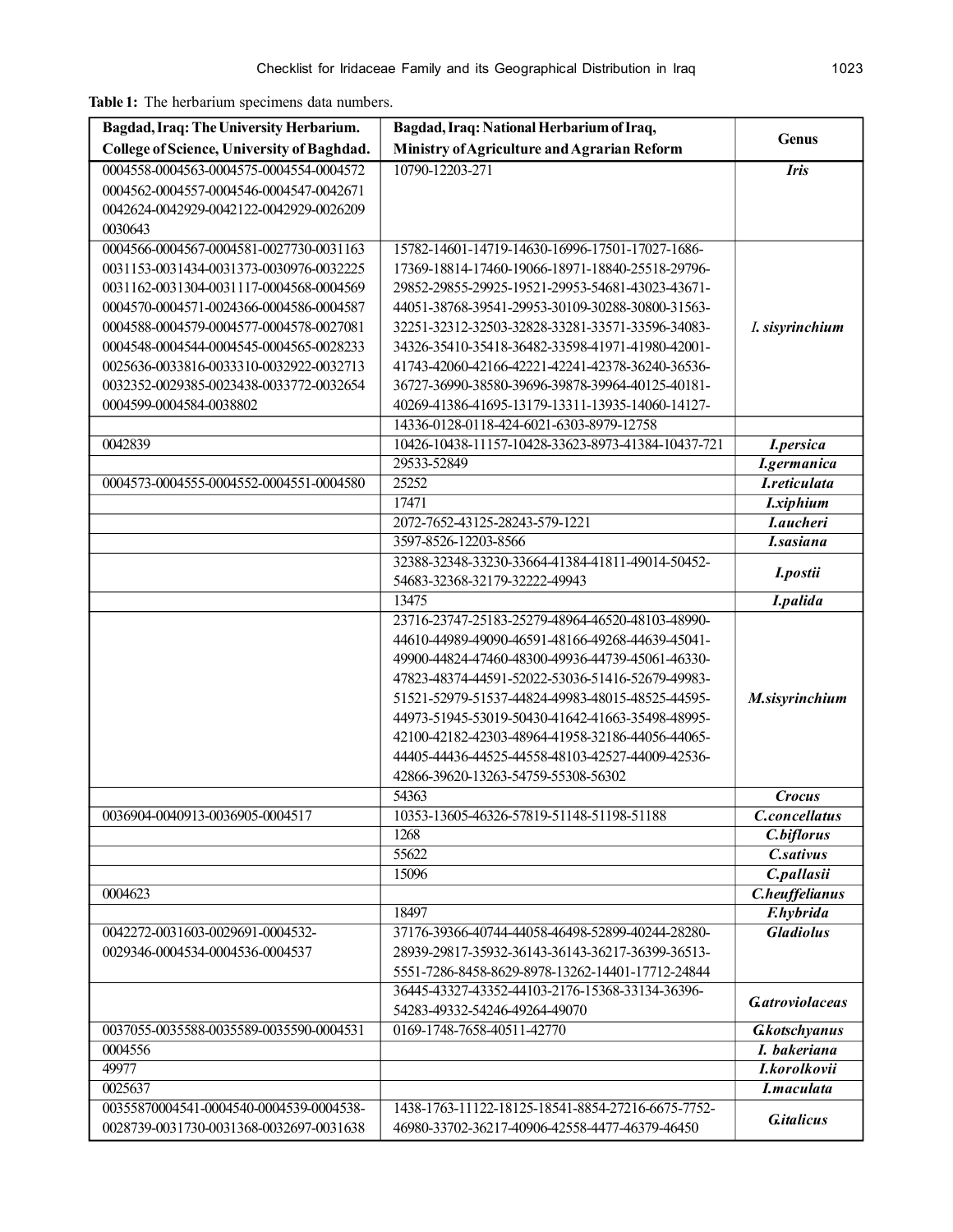Shabicha (DSD) at a height of 250m. Al-Rkhamya 41km. north of Samah (DSD) at a height of 230m. in sandy rocky hill soil, AL-Samah at a height of 290m. in sandy gravelly soil, 50km. south of Salman at a height of 280m. in sandy rocky soil, 17km. north of Busaiya at a height of 180m. in clay soil in plain, 22km. east of Shabicha (DSD) at a height of 320m. in sand stone land, western side of Jabal sanam (DSD) grown in sandy valley, 30km. south west of Jabal sanam at a height of 25-150m. in sandy stony slopes facing, Zubair at a height of 10m. in sandy gravelly desert, 10km. south west of Zubair at a height of 100m. in sandy gravelly soil. And has been distributed in Fallujah (LSA) grown in gypsum soil, Al-Tib (LEA) in cultivated field, 3km. east of shahraban in Diyala liwa (LEA) and near Kirkuk (FKI) between Kut and Badra (FBF) and in Adhaim, 7km. from high way to Kirkuk (FKI/DGA) Makdadiya and Hamrin hills at Soudour (LEA/LCA/FPF/FKI) 450km. of Baghdad near Baji (DLJ) 100km before Baji (DLJ) 6km north west of Hatra (FUJ) in protected area, Amara (LSM) at a height of 25m. above sea level, Fakka (LEA) near Mosul (FUJ) Hashmmia (LCA) 70km. north Amara (LSM) at a height of 70m.

*Iris pallida* has been distributed in Abu ghraib (LCA) at a height of 40m. planted in garden.

*Iris germanica* L*.* has been distributed in Ahmed Awa (MSU) at a height of 700m. in clay rich with organic material in grove place and in Tawila at a height of 1280m. in gravelly yard.

*Iris Susiana* f. (ker) has been distributed in Amadiya (MAM) at a height of 1300m. and in Penjwin (in sulaimaniya) (MSU) at a height of 1800m. above sea level cultivated in garden.

*Iris persica* L*.* has been distributed in Salahaddin (MRO) at a height of 1100m. in clay soil, Shaqlawa (MRO) at a height of 950m. in loamy stone, Rawonduz (MRO),Zawita (MAM), Mosul FUJ, 20km. west of Dokan dam in Sulaimaniya (MSU).

*Iris reticulate* M. (Bieb*)* has been distributed in Haj Umran (MRO) at a height of 1780m. in the mountain side and Saqlawa at a height of (4000ft-5000ft) in coppiced oak, 8km. south west of Schithatha in Ramadi (DWD) in sandy gravelly soil, Sefin dag at a height of 5000ft. in earthy places and among boulders.

*Iris postii* mouterde is distributed in Salahaddin (MRO) at a height of 1100m. Haj umran (MRO) in pines plantation, 5km. north of Managif (DLJ) at a height of 270m. in sandy soil, 40km. south west of Hatra (FUJ) at a height of 310m. in sandy soil, 8km. north west of K2 (oil-pumping station 6km.w.s.w of Baiji) FUJ, 15km. north





**Fig. 2:** Distribution maps of Iridaceae species.

of Rutba at a height of 620m. and 20km. of Rutba at a height of 400m. 80km. north of Rutba (DWD) grown in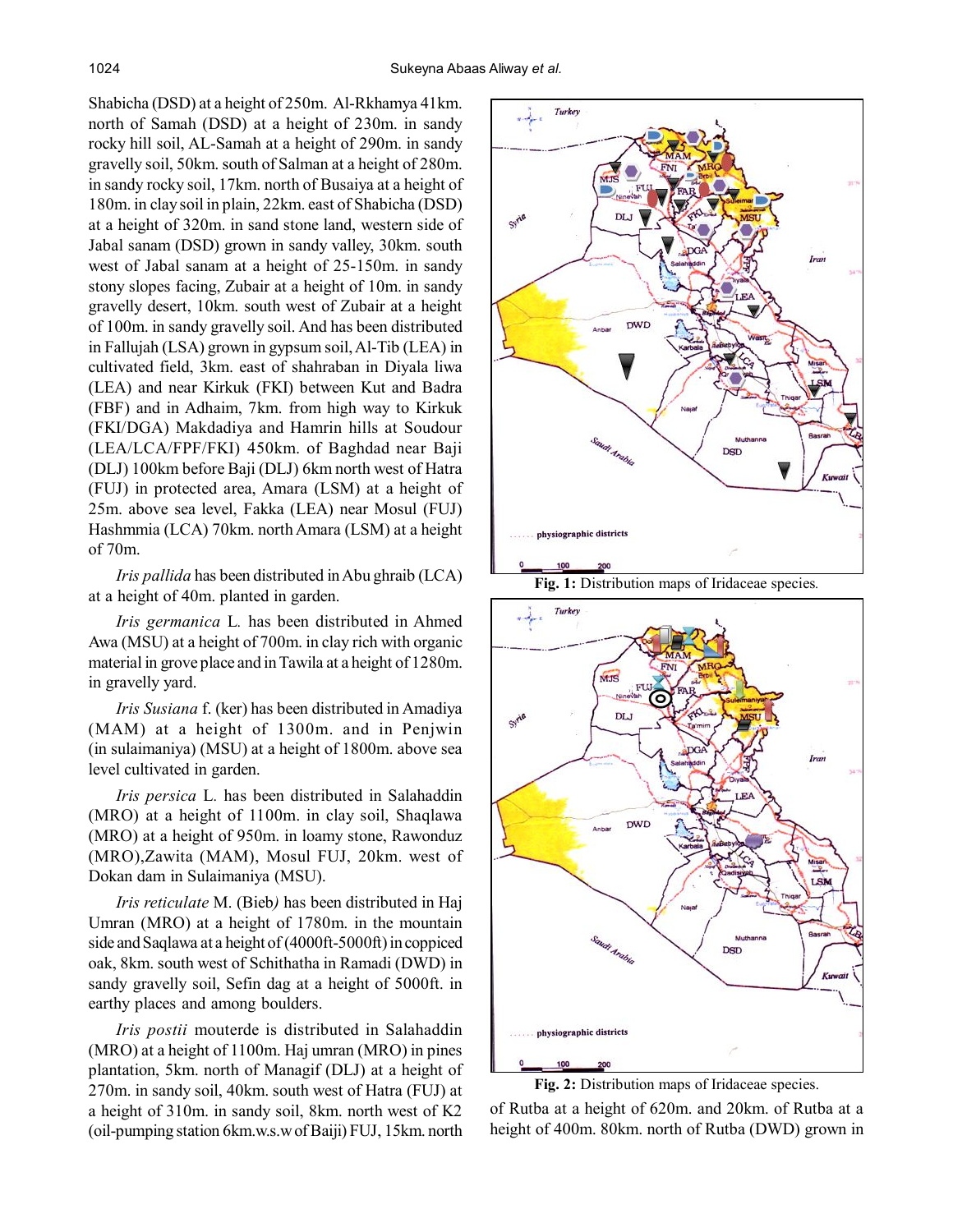gravelly soil and sandy up land, Wadi huaran, 37km. west of Rutba dam at a height of 720m. in gravelly sandy soil with rocks and 60km. from Rutba to Ramadi DWD in sandy clay soil.

*Iris aucheri* Bak. is restricted in mountain region as in Haibat Sultan (MRO) 80 km. south west Haji Umran (MRO) at a height of 550m. above sea level grown in deep loamy soil, north Koi Sanjak at a height of 950m. in red brownish mountain slope.

*Iris xiphium* is noticed in Abu ghriab (LCA) at a height of 40m. above sea level cultivated in garden.

*Iris bakeriana Foster* have been distributed in Haji Umran (MRO) in Erbil liwa at a height of 6500ft. in earthy slopes. While *Iris hylandiana* have been distributed between Tall Abta and Hatra (FUJ) in about 42km.N. as cultivated field of cereals. *Gynandiris sisyrinchium L.* (parl.) has been widely dispersed in different regions of Iraq specially in desert plateau region, since it found in Rutba) DWD (48km. from Rutba at a height of 680m. above sea level grown in rocky hill side, 135km. from Ramadi to Rutba (DWD) at a height of 350m. grown in sandy stony soil, 205km. from Ramadi to Rutba (DWD) at a height of 450m. grown in loamy sandy soil, 5km. of Ana (DWD) at a height of 210m. in clay soil plain, 16km. south of Ana (DWD) at a height of 225m. grown in clay rocky soil, 20km. east of Ana to Al-Qaim (DWD) at a



**Fig. 3:** Distribution maps of Iridaceae species. **Fig. 4:** Selected herbarium Iridaceae sheets.

height of 1170m. in gravelly salty plain, 17km. south east of Haditha (DWD) at a height of 120m. and 23km east of Haditha (DWD) at a height grown in sandy orchard soil, 17km. south east of Haditha at a height of 120m. above sea level grown in sandy clay soil, 15km. east of Wadi hauran (DWD) at a height of 210m. in clay rocky soil, Wadi hauran near H2 at a height of 285m. above sea level in clay soil in wheat field, 15km. east of Rutba (DWD) at a height of 600m. Wadi hauran at a height of 160m. grown in salty soil, 10km. west of K3 (oil-pumping station on right bank of R. Euphrates c. 8km. south of Haditha) (DWD) at a height of 175m. in clay soil depression T1 (oil-pumping station c. 100km.w by n of Haditha) (DWD) at a height of 265m. in rocky clay soil, 30km. west of Khulna (DWD) at a height of 230m. in sandy rocky soil, Twebah (100km north east of Haditha) (DWD) at a height of 270m. in loamy soil, also distributed in Takhadid (DSD) at a height of 330m. in wide clay soil depression, 30km. south west of Ansab (DSD) at a height of 360m. in sandy hill side, Al-samah (DSD) at a height of 350m. in sandy gpsy soil, 55km. east of Al-zubair (DSD) at a height of 270m. in sandy soil, 30km. from Salman to Samawa (DSD) at a height of 210m. in sandy rocky soil, 25km. north of Busaiya to Salman (DSD) at a height of 170m. in sandy clay soil, 20km. from Salman to Takhadid (DSD) at a height of 260m. in clay gravelly plain of depression and 25km. north east of Samah (DSD) at a height of 360m. in salty soil depression near water. Also has been distributed in mountain region of Iraq, since it found in Amadia (MAM) grown in the hill soil, 10-15km. from Erbil to Darband (MRO) at a height of

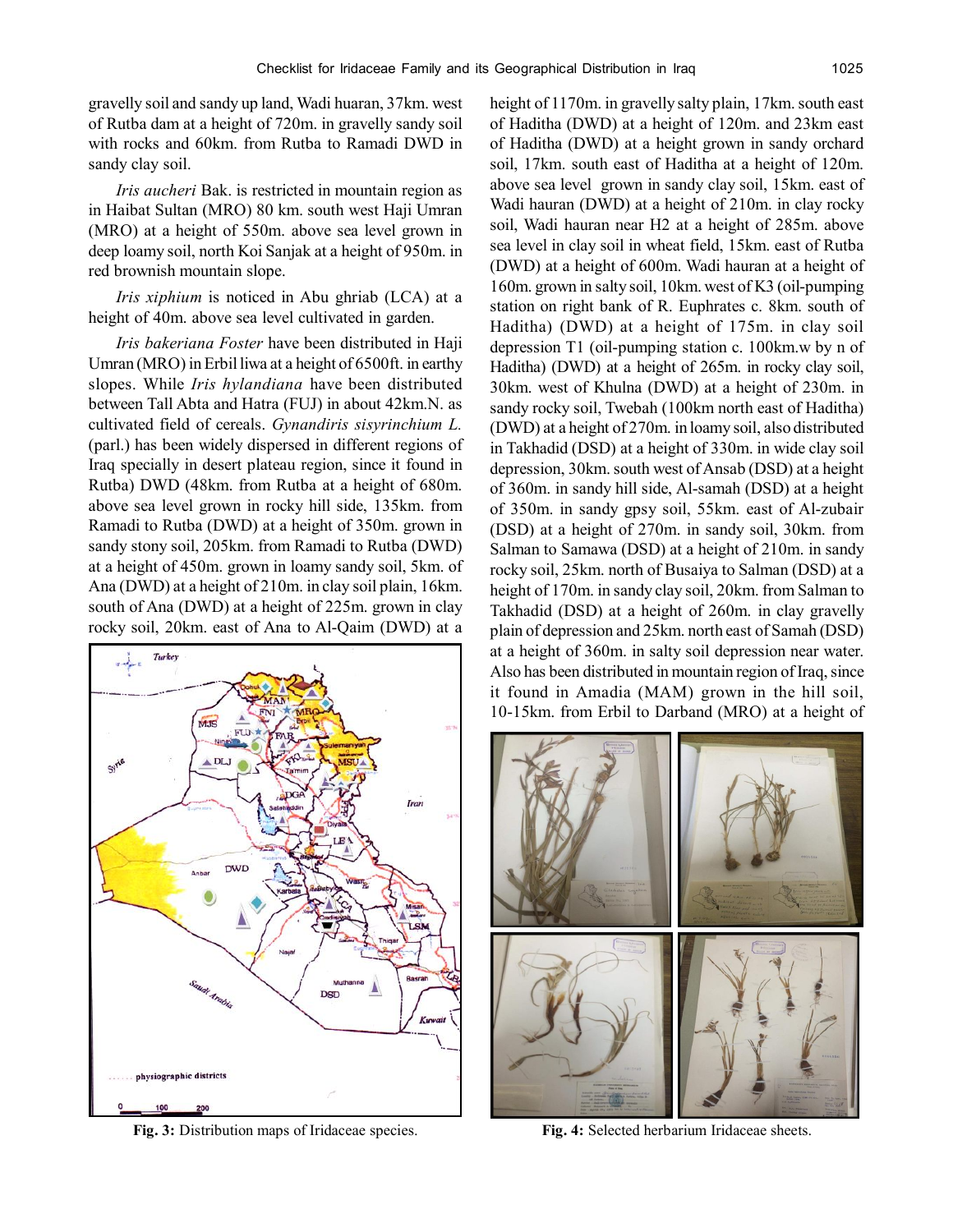| ۹<br>۰.<br>٠ |  |
|--------------|--|
|--------------|--|

| L              | F              | $\mathbf{M}$   | M           | M           | D   | $\mathbf D$    |                | L D L |                | $L$ $F$ $M$ |           |                | $\mathbf F$ | $\bf{F}$              | D                 | F                                | F         | D       |                 |                                               |                       |
|----------------|----------------|----------------|-------------|-------------|-----|----------------|----------------|-------|----------------|-------------|-----------|----------------|-------------|-----------------------|-------------------|----------------------------------|-----------|---------|-----------------|-----------------------------------------------|-----------------------|
| S              | U              | S              | $\mathbf A$ | $\bf R$     | S   | $ \mathbf{W} $ |                | E J C |                | B N J       |           |                | $\mathbf P$ | $\boldsymbol{\rm{A}}$ | $\mathbf G$       | $\mathbf G$                      |           | K L     | Alt.            | <b>Habitat</b>                                | <b>Genus</b>          |
| M              | $\bf J$        | U              | M           | $\mathbf 0$ | D   | D              |                |       |                | A A A A I S |           |                | $\mathbf F$ | $\bf R$               | $\mathbf{A}$      | $\mathbf{F}$                     | L         | $\bf J$ |                 |                                               |                       |
|                | $^{+}$         | $\overline{+}$ | $^{+}$      | $+$         | $+$ | $+$            |                |       | $\overline{+}$ |             |           |                |             | $^{+}$                |                   |                                  |           | $^{+}$  | 25_1000m        | Sandy land                                    | <b>Iris</b>           |
|                |                |                |             |             |     |                |                |       |                |             |           |                |             |                       |                   |                                  |           |         |                 | Loam soil with stone                          |                       |
|                |                |                |             |             |     |                |                |       |                |             |           |                |             |                       |                   |                                  |           |         |                 | Stony hill, heavy soil                        |                       |
|                |                |                |             |             |     |                |                |       |                |             |           |                |             |                       |                   |                                  |           |         |                 | Hard floor of depression                      |                       |
| $^{+}$         | $^{+}$         | $^{+}$         | $+$         | $\ddot{}$   | $+$ | $^{+}$         | $\overline{+}$ |       | $\overline{+}$ |             | $\ddot{}$ |                | $^{+}$      | $\qquad \qquad +$     | $\qquad \qquad +$ | $\begin{array}{c} + \end{array}$ | $+$       | $^{+}$  | 10 900m         | Sandy rocky hill                              | <b>I.sisyrinchium</b> |
|                |                |                |             |             |     |                |                |       |                |             |           |                |             |                       |                   |                                  |           |         |                 | Sandy gravelly soil                           |                       |
|                |                |                |             |             |     |                |                |       |                |             |           |                |             |                       |                   |                                  |           |         |                 | Clay soil in plain                            |                       |
|                |                |                |             |             |     |                |                |       |                |             |           |                |             |                       |                   |                                  |           |         |                 | Sandy gravelly desert                         |                       |
|                | $^{+}$         |                |             |             |     | $^{+}$         |                |       |                |             |           |                |             |                       |                   |                                  |           | $^+$    | 270 720m        | Gravelly sand with rocks                      | I.postii              |
|                |                |                |             |             |     |                |                |       |                |             |           |                |             |                       |                   |                                  |           |         |                 | Sandy soil, gravelly soil                     |                       |
|                | $\overline{+}$ | $\, +$         | $^{+}$      | $^{+}$      |     |                |                |       |                |             |           |                |             |                       |                   |                                  |           |         | 950 1100m       | Gravelly hill, loam stone                     | <b>I.persica</b>      |
|                |                |                |             |             |     |                |                |       |                |             |           |                |             |                       |                   |                                  |           |         |                 | Lower mountain side                           |                       |
|                |                | $\,{}^+$       |             |             |     |                |                |       |                |             |           |                |             |                       |                   |                                  |           |         | 700 1280m       | Gravelly yard                                 | I.germanica           |
|                |                |                |             |             |     |                | $^{+}$         |       |                |             |           |                |             |                       |                   |                                  |           |         | 40 <sub>m</sub> | Cultivated in garden                          | I.pallida             |
|                |                | $\,{}^+$       | $^{+}$      |             |     |                |                |       |                |             |           |                |             |                       |                   |                                  |           |         | 1800 2000 m     | Cultivated in garden                          | <b>I</b> .susiana     |
|                |                | $\ddot{}$      | $^{+}$      | $\ddot{}$   |     |                |                |       |                |             |           |                |             |                       |                   |                                  |           |         | 550 3000m       | Red brown mountain                            | <b>Laucheri</b>       |
|                |                |                |             |             |     |                |                |       |                |             |           |                |             |                       |                   |                                  |           |         |                 | Loamy soil with rocks                         |                       |
|                |                |                |             |             |     |                |                |       |                |             |           |                |             |                       |                   |                                  |           |         |                 | Deep loam in cleft in rock                    |                       |
|                |                |                | $^{+}$      | $\ddot{}$   |     | $\mathrm{+}$   |                |       |                |             |           |                |             |                       |                   |                                  |           |         | 1000m 5000ft    | Sandy gravelly soil                           | <b>I.reticulata</b>   |
|                |                |                |             |             |     |                |                |       |                |             |           |                |             |                       |                   |                                  |           |         |                 | Stony mountain side                           |                       |
|                |                |                |             |             |     |                |                |       |                |             |           |                |             |                       |                   |                                  |           |         |                 | Plantation on hill side                       |                       |
|                |                |                |             |             |     |                |                |       | $\ddot{}$      |             |           |                |             |                       |                   |                                  |           |         | 40 <sub>m</sub> | Cultivated in garden                          | <b>I</b> .xiphium     |
| $\overline{+}$ | $^{+}$         | $\ddot{}$      | $^{+}$      | $\ddot{}$   | $+$ | $+$            | $+$            | $+$   | $+$            | $+$         | $+$       | $^{+}$         | $+$         | $\ddot{}$             | $^{+}$            | $^{+}$                           | $+$       | $^{+}$  | 75 1170m        | Clay soil wheat field,                        | M.sisyrinchium        |
|                |                |                |             |             |     |                |                |       |                |             |           |                |             |                       |                   |                                  |           |         |                 | Sandy gravelly soil                           |                       |
|                |                |                |             |             |     |                |                |       |                |             |           |                |             |                       |                   |                                  |           |         |                 | Rocky hill side                               |                       |
|                | $^{+}$         |                |             |             |     |                |                |       | $^{+}$         |             |           |                |             |                       |                   |                                  |           |         |                 | Cultivated area                               | F. hybrid             |
|                |                |                |             |             |     |                | $^{+}$         |       |                |             |           |                |             | $\ddot{}$             |                   |                                  | $\ddot{}$ |         | 200m 6500ft     | Fine soil of hill top                         | <b>Crocus</b>         |
|                |                |                |             |             |     |                |                |       |                |             |           |                |             |                       |                   |                                  |           |         |                 | Dry sandy upland above                        |                       |
|                |                |                |             |             |     |                |                |       |                |             |           |                |             |                       |                   |                                  |           |         |                 | river, stony ground<br>Gravel and earth hills |                       |
|                |                | $\overline{+}$ | $^{+}$      | $\ddot{}$   |     |                |                |       |                |             |           | $\overline{+}$ |             | $\overline{+}$        |                   | $\,+\,$                          |           |         | 200 370m        | Lime stone, clay soil,                        | C. concellatus        |
|                |                |                |             |             |     |                |                |       |                |             |           |                |             |                       |                   |                                  |           |         |                 | Gravelly stony soil,                          |                       |
|                |                |                |             |             |     |                |                |       |                |             |           |                |             |                       |                   |                                  |           |         |                 | Clay rocky hill side                          |                       |
|                |                |                | $^{+}$      |             |     |                |                |       |                |             |           |                |             |                       |                   |                                  |           |         | 6000m           | Mountain, in deep friable                     | C.biflorus            |
|                |                |                |             |             |     |                |                |       |                |             |           |                |             |                       |                   |                                  |           |         |                 | soil near melting snow                        |                       |
|                | $\ddot{}$      |                |             |             |     |                |                |       |                |             |           |                |             |                       |                   |                                  |           |         | 40 <sub>m</sub> | Gypay soil                                    | C. sativus            |
|                |                |                |             | $^{+}$      |     |                |                |       |                |             |           |                |             |                       |                   |                                  |           |         | 1100_1500m      | On lower mountain slopes                      | C. pallasii           |
|                |                |                |             |             |     |                |                |       |                |             |           |                |             |                       |                   |                                  |           |         |                 | in degraded oak forest, on                    |                       |
|                |                |                |             |             |     |                |                |       |                |             |           |                |             |                       |                   |                                  |           |         |                 | stony soil over lime stone                    |                       |
|                | $^{+}$         | $\overline{+}$ | $^{+}$      | $^{+}$      |     |                | $^+$           |       | $^{+}$         |             |           |                |             | $\ddot{}$             |                   | $^{+}$                           |           |         | 70 1650m        | Among open forest on clay                     | <b>Gladioius</b>      |
|                |                |                |             |             |     |                |                |       |                |             |           |                |             |                       |                   |                                  |           |         |                 | mountain slope                                |                       |
|                |                |                |             |             |     |                |                |       |                |             |           |                |             |                       |                   |                                  |           |         |                 | Wheat field Loam clay soil                    |                       |
|                |                |                |             |             |     |                |                |       |                |             |           |                |             |                       |                   |                                  |           |         |                 | Low depression                                |                       |
|                | $+$            |                | $^{+}$      |             |     |                |                |       |                |             |           | $+$            |             |                       |                   |                                  |           |         | 250m 3000ft     | Clay rocky soil                               | G. atroviolaceus      |
|                |                |                |             |             |     |                |                |       |                |             |           |                |             |                       |                   |                                  |           |         |                 | Sandy clay soil in road side                  |                       |
|                |                |                |             |             |     |                |                |       |                |             |           |                |             |                       |                   |                                  |           |         |                 | Clay soil wheat side                          |                       |
|                |                |                |             |             |     |                |                |       |                |             |           |                |             |                       |                   |                                  |           |         |                 | Hill side in barley field                     |                       |

**Table 2:** Ecological distribution of Iridaceae family in Iraq.

*Table 2 Continue...*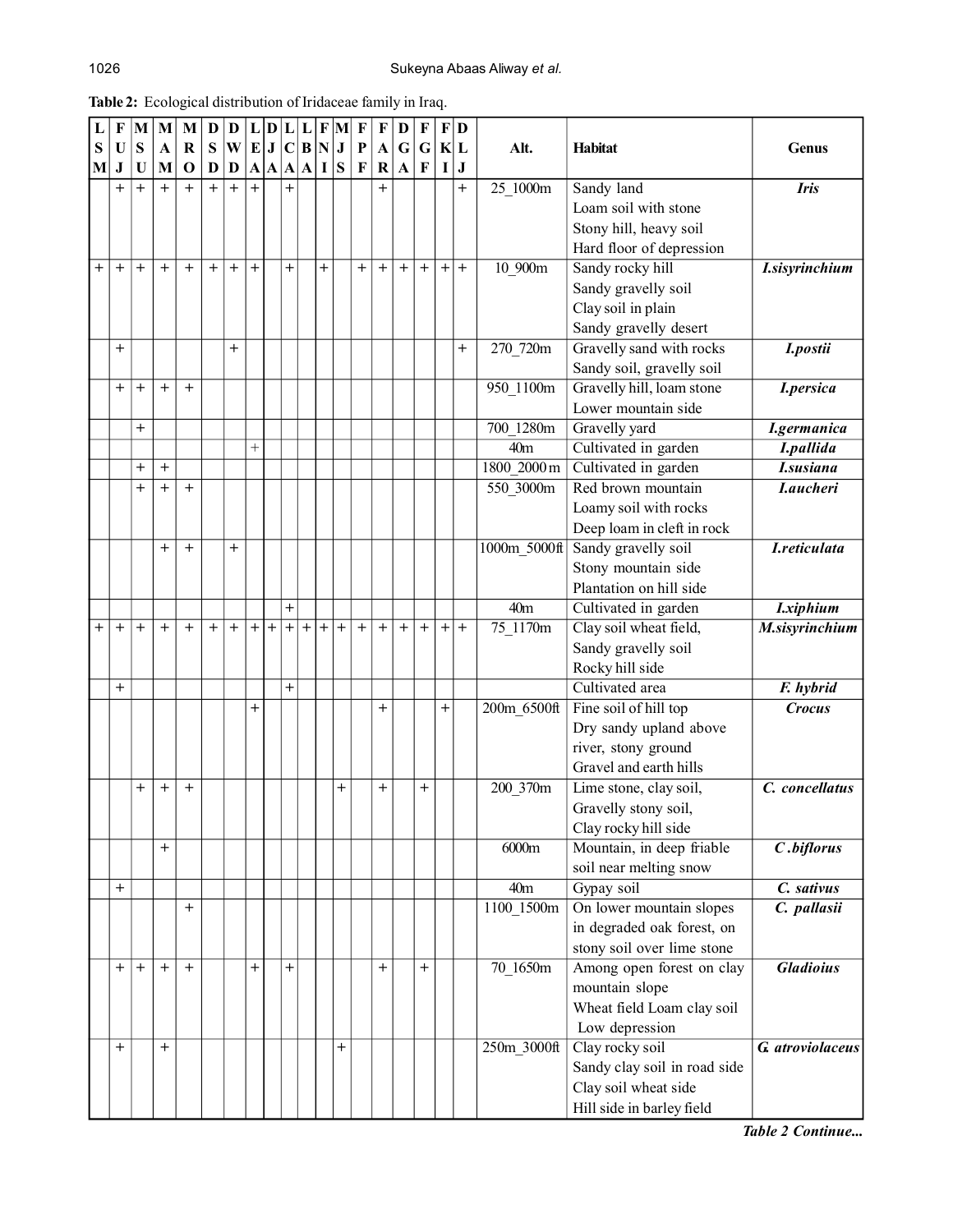*Table 2 Continue...*

| + |  | $+$ |  |  |  |  | + | $^{+}$ |        | 710m 6700ft | Lower mountain slope in     | <b>G</b> kotschyanus |
|---|--|-----|--|--|--|--|---|--------|--------|-------------|-----------------------------|----------------------|
|   |  |     |  |  |  |  |   |        |        |             | damp meadows                |                      |
|   |  |     |  |  |  |  |   |        |        |             | Marshy ground in denuded    |                      |
|   |  |     |  |  |  |  |   |        |        |             | oak, Woods on limestone     |                      |
|   |  | $+$ |  |  |  |  |   |        |        | 6500ft      | Earthy slopes               | I. bakeriana         |
|   |  |     |  |  |  |  |   |        |        |             | Cultivated field of cereals | I. maculata          |
|   |  |     |  |  |  |  |   | $+$    | $^{+}$ | 85 140m     | Loamy soil, rocky mountain  | <b>G.</b> italicus   |
|   |  |     |  |  |  |  |   |        |        |             | Rocky clay soil             |                      |
|   |  |     |  |  |  |  |   |        |        |             | Salty non-cult land         |                      |

470m. in dry gravel land in road side, 20km. to Dohuk (MAM) at a height of 310m. in clay soil wheat field and also observed between Baidih and kani masi grown in hill side, also distributed in other district as 3km. north Saadiya (FPF) at a height of 95-120m. above sea level in clay soil field, Al-dour (DLJ) grown in depression in the shallow soil, Tikrit (DLJ) at a height of 110m. in loamy soil, 40km. from Shabani to sin jar (DLJ) at a height of 140m. in clay soil field, Mosul (FUJ) at a height of 200m. on the hill side, sin jar (FUJ) at a height of 520m. in clay soil hill side in wheat field, 5km. from road of Hatra to Baghdad (FUJ) at a height of 220m. in clay soil valley, 14km. before Tal-afar in loamy soil stony, Tursuq (FBF) at a height of 100km. in clay soil barely field, Hauran (FBF) at a height of 240m. in cultivated field, Garma (LSM/LBA) at a height of 650m. in rocky hill side and in Tal-kaif (FNI) and in Jadida (FKI) in adaptation near the road. On the other hand, the rare species is found only in FUJ didtrict.

The diversity of *crocus* species was confined to the upper plain, foothills and mountain regions of Iraq such as *crocus sativus* L. has been distributed in Hatra FUJ at a height of 40m above sea level grown in gypay soil. and *crocus biflorus* mill is been distributed in Amadiya (MAM) at a height of 6000m. above sea level occupy in mountains and deep friable soil near melting snow. On the other hand, *crocus pallasii* goldblatt has been distributed in Salahadain (MRO) at a height of 1100m. on mountain slopes in degraded oak forest and on stony soil.

*Crocus* cancellatus Herb. is more diverse than *C. sativus* and *C. biflorus* as in Sulaimaniya (MSU) at a height of 900m. above sea level grown in gravelly stony soil, Gweja (MSU) at a height of 800m. in earthy screes on hill side, Pira magran mountain and 10km. from Sulaimaniya to Chwarta (MSU) found in clay soil, Amadiya (MAM) at a height of 1110m. in loamy gravelly soil, Jubal sin jar (MJS) on the road to karsi grown in lime stone rocky soil, 5km. to khalana MRO at a height of 600m. fiund in rocky clay hill side, Erbil (FAR) at a height of 400m. above sea level, also observed in Salahaddin (MRO) at a height of 1080m. 14km. north east of sin jar (FUJ) at a height of 1370m. and in Altun kupri (FKI).

*Freesia hybrid* the distribution of this species has been confined to the lower Mesopotamian region of Iraq as in Abu ghuraib (LCA) at a height of 40m. above sea level in cultivated area.

*The diversity of Gladiolus* L. has been shown in wide range region of Iraq from north to south since it is found in mountain region as in Habit sultan MRO at a height of 820m. propagated among open forest on clay mountain slope, Tasluja (MSU) at a height of 650m. on mountain slope, Bekhair (MAM) at a height of 300m., Sulaimaniya (MSU) in wheat field on road side, Haj umran (MRO) at a height of (1550-1650)m grown in reddish muddy soil and in Salahaddin at a height of 1080m. in clay soil, between Shaqlawa and Geli ali beg (MRO) south of Zakho and Dohuk (MAM) at a height of 100m. also found in upper plains and foothills region as in Kut liwa (FPF) Erbil (FAR) 14km. from Tal-afar (FUJ) near Hamm am Al-alil (FUJ) Bara (FUJ) grown in loamy soil, also observed near Beiji (DLJ) (desert plateau region), 80km. from Kalala (DWD) in low depression, Diyala and 15km. from Baquba, 6km. north of Khanaqin (LEA).

*G. atroviolaceus* Boiss. is distributed in mountain regions as in Zawita at a height of 3000ft. grown on rocky lime stone hill side, 20km. from Zakho at a height of 610m. in rocky hill side, 7km. south of Zakho at a height of 570m. above sea level grown in clay soil (MAM) Jabal Sin jar at a height of 650m. in clay rocky soil and Karsi at a height of 520m. in clay soil wheat side (MJS) Kani watman (MSU) at a height of 850m. inhabit in clay rocky mountain. Also has been distributed Tal-afar at a height of 440m. in hill side in barley field, 10km. west of Sin jar in sandy clay soil near road side, Hamm am al-alil grown on clay soil in road side and in Mosul grown in wheat field in sandy loamy soil (FUJ). *G. kotschyanus* Boiss. has been distributed Baqupa (LEA) 4km. north west of Sin jar and 15km. west of Sin jar, 1km. north east of Sin jar (FUJ) and in Erbil (FAR) also spread in mountain region as in Hasari-rost (MRO) in hill soil and 30km.